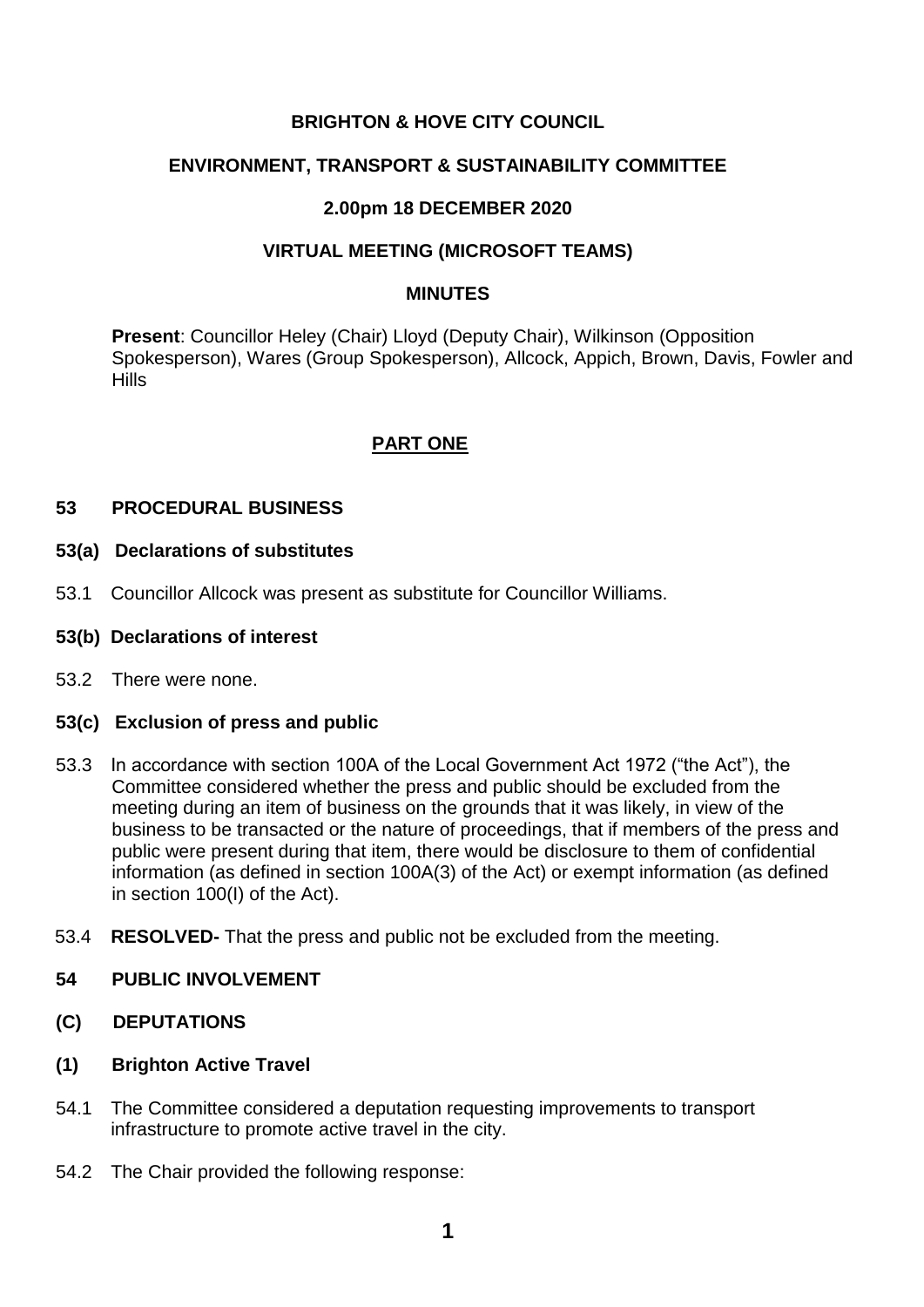"Thank you for your deputation. I am pleased to see that you have brought together a group of people with a shared interest in making the city more accessible and attractive to cycle, walk and 'wheel' around.

Walking, cycling and wheeling in the city should be the number one travel choice for as many people as possible. The recent focus on this as part of the Emergency Active Travel Fund measures makes it even more necessary to plan, consult on, and deliver better routes and infrastructure for everybody. The report on this agenda is the next step towards achieving that, and our Local Cycling and Walking Infrastructure Plan will also significantly help with this in terms of longer term planning and investment. Keeping our streets clear is really important and our licensing rules and Highway Inspectors mean that we are doing everything we can to avoid, minimise or remove pavement obstructions when they occur.

In particular, pavement parking is a dangerous, selfish and unnecessary behaviour and the council has taken numerous opportunities to raise this matter with the Government. The reference to the council's webpage about this on your Twitter is welcomed and will help raise greater awareness the effects that this has on people's mobility and safety, as well as the damage that it does to our pavements.

I agree that wider and level footways and pavements and lower speed limits are an essential part of enabling more accessible and active travel. They also provide safe and socially distanced facilities for people. A significant amount of our budgets are invested in repairing, replacing and improving surfaces – making them safe and attractive for people to use – and our carbon-reducing street lighting programme is also making a difference by making streets brighter and safer to use at night.

Crossings are also so critical to reducing danger and severance by traffic. We know how successful the zebra crossings have been at Seven Dials and we should do more of this wherever we can. Using smart traffic signals is also a more efficient and safe way to manage the movement of people and vehicles on our busy streets.

We do need to able to look at every opportunity for communities to use their streets in a different way. We already encourage and enable Street Parties and Play Streets, and School Streets, Low Traffic Neighbourhoods and making the city centre more liveable are further ways that we can achieve this. We also need to create the right local environments, especially in the outer areas of the city, to enable people to choose a safe, sustainable and active form of travel for some of their journeys and reduce the number of local, short distance car trips.

The delivery of the first two phases of the Valley Gardens have shown what we can achieve in the city centre with for cycling, walking and wheeling. I look forward to the delivery of Phase 3 and the continuation of those routes down to the seafront. There is no doubt that we need to reduce congestion, by freeing up space and enabling those who need to drive, such as Blue Badge holders, to have access to their homes and the services they need. By providing more and better infrastructure The improvements that have been delivered around the city have been achieved by the members of this committee working together to deliver the best outcomes for everyone. Accessibility, safety and sustainability are my top priorities to ensure that the city's residents, businesses and visitors can continue to enjoy it for many years to come".

54.3 In response to a query from Councillor Wares, the Lead Spokesperson provided details of the Brighton Active Travel member organisations.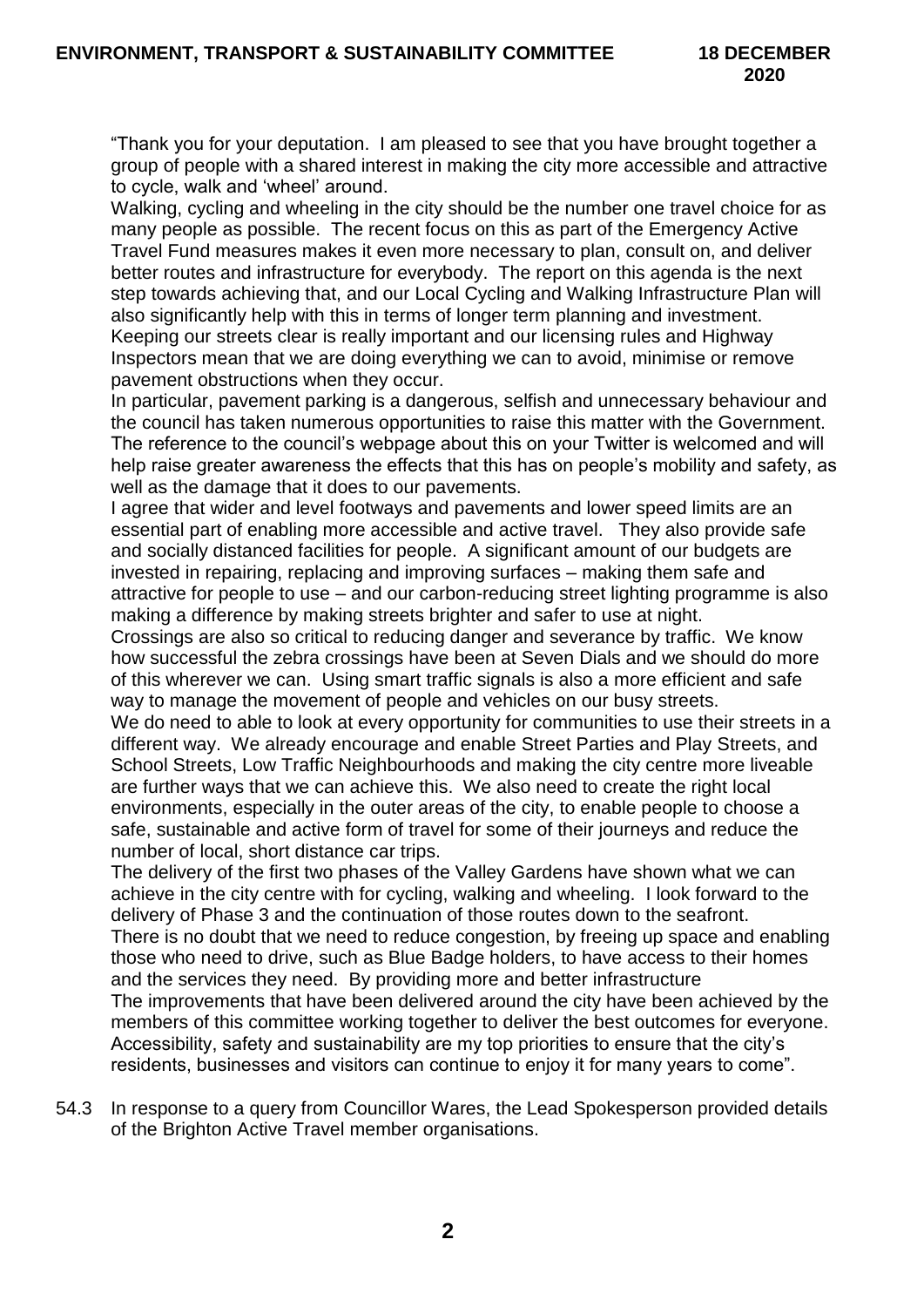- 54.4 Several members of the committee welcomed the deputation and the comments made on safer communities and pavement parking.
- 54.5 **RESOLVED-** That the Committee note the deputation.

### **55 MEMBER INVOLVEMENT**

55.1 No items were received from Members.

# **56 EMERGENCY ACTIVE TRAVEL FUND – TRANCHE 2 TRANSPORT SCHEMES AND PLANS FOR CONSULTATION**

- 56.1 The Committee considered a report of the Executive Director, Economy, Environment & Culture hat outlined proposals for further temporary and permanent active travel measures to be implemented under the Emergency Active Travel Fund Tranche 2 and sought approval for meaningful consultation on those proposals to be undertaken.
- 56.2 In response to questions from Councillor Wares, it was explained that Old Shoreham Road temporary cycle land was not mentioned at paragraph 3.3 of the report as it was not funded using the Emergency Active Travel Fund Tranche 1 scheme. In relation to moving funding for Marine Parade and Madeira Drive, copies of correspondence and authorisation from the DfT to do so could be made available to Members subsequent to the meeting. Furthermore, DfT had provided approval for schemes to be undertaken using Experimental Traffic Regulation Orders (ETRO's).
- 56.3 In response to questions from Councillor Allcock, it was clarified that City Transport would co-ordinate the consultations of which there would be four strands. In terms of expertise used, the DfT were in the process of establishing Active Travel England that would oversee, scrutinise, advise and support Active Travel Fund applications, schemes and consultations and in the interim, DfT would be providing advice. The Active & Inclusive Travel Forum would have a broad a membership as possible including those that did not use active travel. The baseline scheme data that had been used and would continue to be used would be wide-ranging and include cycle counts, vehicle monitors and walking data and there was a requirement that data be reported to the DfT.
- 56.4 In answer to questions raised by Councillor Appich, it was clarified that the survey results would be reported back to the committee and there was a requirement that the headline results be reported to the DfT by the end of March 2021. Survey information leaflets would first be distributed to directly affected properties directly affected by the proposed schemes selected on local knowledge and data from council officers with extensive experience in conducting consultation exercises. A second survey leaflet circulation would then go to a wider audience and there would be further consultation activity with a broader audience of those who lived, worked or visited the city and wanted to have their say.
- 56.5 In response to question from Councillor Wilkinson, it was clarified that the criteria for new cycle routes was prioritised on directness, the same as for vehicles that was in line with recent government guidance. In terms of the public feedback on Tranche 1 schemes, the results would be report reported to a future committee.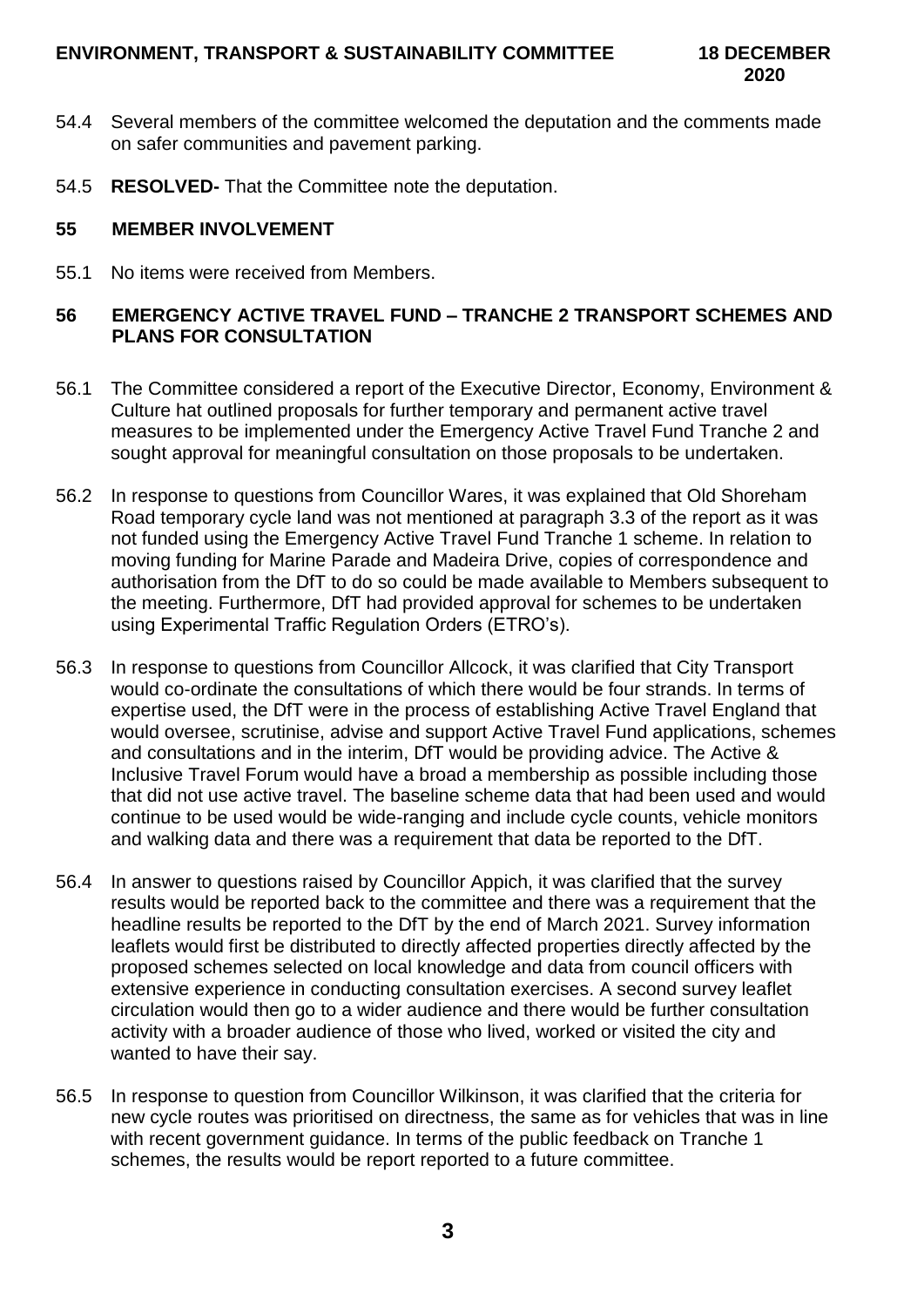- 56.6 In response to questions from Councillor Fowler, it was explained that a requirement of the Tranche funding was that cycle lane width comply with LTN (1/20) cycle infrastructure guidance. The consultation was designed to garner broad responses from a wide range of people and a there would be a requirement for personal details such as name and address to avoid multiple submissions.
- 56.7 In response to a question from Councillor Brown, it was clarified that the long term ambition was to remove the pavement cycle lane on the seafront however, that would be conditional on protected and proper facilities being in place on the adjacent road rather than the temporary measures that were currently in place.
- 56.8 In response to questions from Councillor Wares, it was explained that officers were continually collating data on Tranche 1 schemes and that could be made available at any point and as previously stated, would be reported to a future meeting of the committee. Officer were aware that a postcard had been sent to all of the city's residents relating to the UK's exit from the European Union however, such methods were not deemed necessary for this survey and it was believed that methods proposed were sufficient and would be effective. In relation to those residents that may not have access to digital services, the survey would be highlighted and broadcast through the wide variety of stakeholder groups and community groups as well as public consultation sessions and meetings. It was explained that Old Shoreham Road cycle lane was not part of the Tranche 1 schemes and the paragraph referenced by Councillor Wares referred that final adjustments had made to the Old Shoreham Road design during the Tranche 1 phase. Further, it was clarified that whilst there was a good deal of coworking on strategic matters, Transport for the South East (TfSE) did not intervene with other local authorities' business so there had not been any liaison with TfSE on this matter.
- 56.9 Councillor Wares requested that the survey leaflet be posted to every resident in the city.
- 56.10 The Executive Director, Economy Environment & Culture stated that the report detailed a very comprehensive plan that was appropriate for what was being proposed however, it was for the Committee to determine whether they agreed with the approach or not.
- 56.11 Councillor Wilkinson moved a motion on behalf of the Labour Group to amend the recommendations as shown in bold italics and where struck through below:

 *That the Committee:*

- 2.1 Agree to progress work on the five schemes presented in this report, to be delivered using Tranche 2 of the Active Travel Fund from Government.
- 2.2 Approve the plan for meaningful public and stakeholder consultation on these schemes, attached at Appendix 1, prior to their implementation.
- 2.3 *Agree the same plan for meaningful consultation to apply to Tranche 1 of the active travel schemes as they relate to the A259 seafront and A 270 Old Shoreham Road cycle lanes, as set out in paragraph 6.7, with the outcome of the specific consultation on those schemes informing any future decisions.*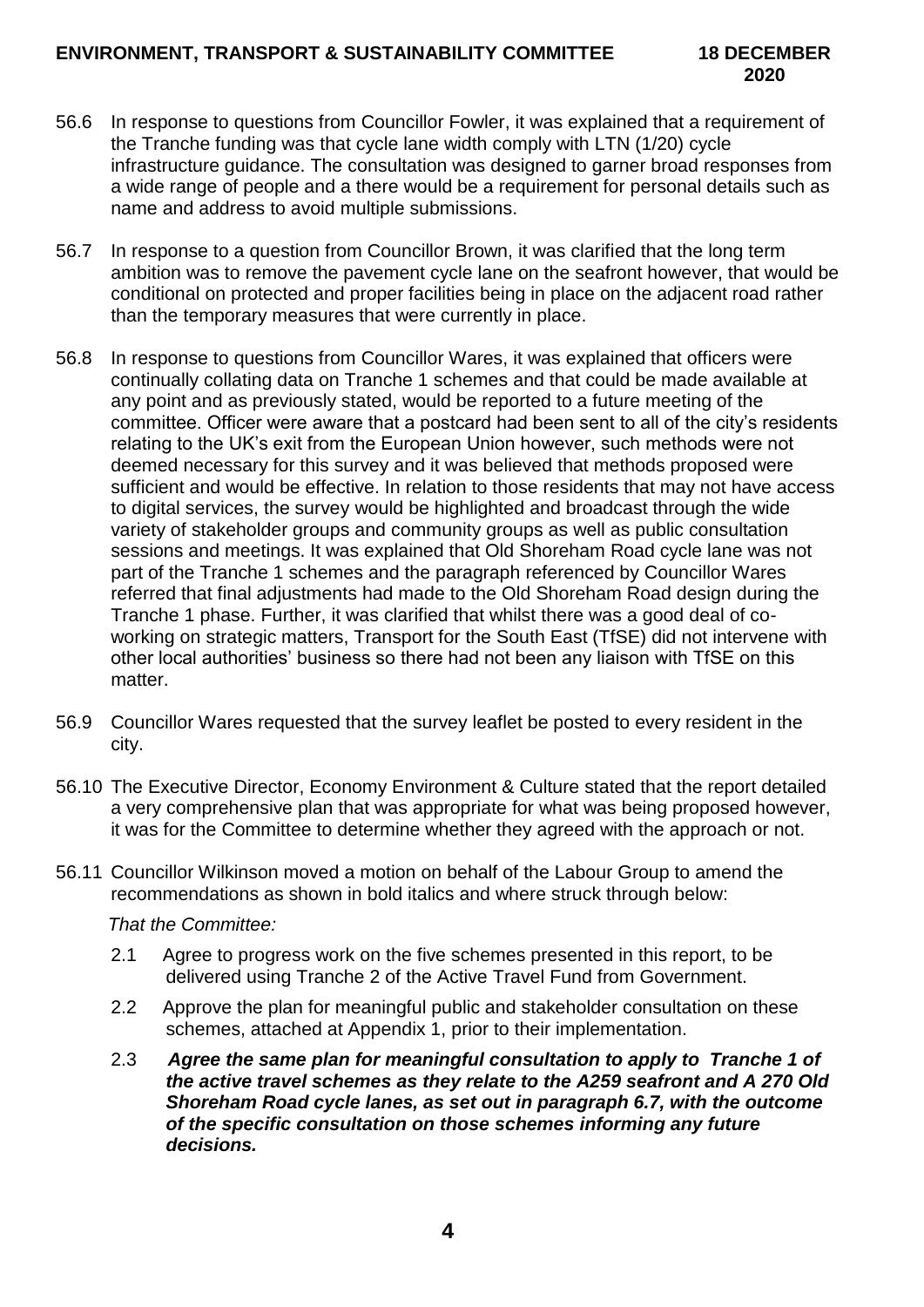2.3*4* Agree the proposed terms of reference for a new Active & Inclusive Travel Forum to facilitate positive and proactive discussion amongst key stakeholders on schemes and initiatives that support active and accessible travel for all and enable inclusive user experiences to inform future proposals.

### *2.5 Agree that reports summarising the deliberations of the Active & Inclusive Travel Forum be brought back to this committee on a regular basis.*

- 2.4*6* Note the use of urgency powers in accordance with the Council's Standing Orders in August 2020 in relation to the temporary A259 cycle lane.
- 56.12 Introducing the amendment, Councillor Wilkinson stated that the consultation plan was robust, and the amendment sought to strengthen the consultation by consulting on the A259 seafront and A270 Old Shoreham Road cycle lanes Tranche 1 schemes too.
- 56.13 Councillor Appich formally seconded the motion and stated that it was very important to have a meaningful consultation on the A259 seafront and A270 Old Shoreham Road cycle lanes and that the committee receive updates from the Active & Inclusive Travel Forum to ensure it had a prominent voice.
- 56.14 Councillor Wares moved a motion on behalf of the Conservative Group to amend the recommendations as shown in bold italics and where struck through below:

That the Committee:

- 2.1 Agree to progress work on the five schemes presented in this report *subject to the outcome of the consultation in 2.3, 2.4 and 2.5 and further approval by this Committee on the detailed designs*, to be delivered using Tranche 2 of the Active Travel Fund from Government.
- *2.2 Request a detailed cost breakdown be provided to January's ETS Committee showing expenditure of the Tranche 1 funds noting that the scheme to reopen Madeira Drive approved in September was to be funded by Tranche 1 but is now to be funded by Tranche 2.*
- 2.2*3* Approve the plan for meaningful public and stakeholder consultation on these schemes, attached at Appendix 1, prior to their implementation *and further agree that Madeira Drive will be subject to the same consultation process as the other four schemes referred to in recommendation 2.1 as a result of changes to Madeira Drive now being funded by Tranche 2.*
- *2.4 Agree that all consultations, questionnaires, surveys and the like to be undertaken as part of recommendation 2.3 include a simple binary question asking if the respondent supports the scheme or not.*
- *2.5 Agree that any scheme that is not supported by the public following the consultation in 2.3 will not be progressed.*
- 2.3*6* Agree the proposed terms of reference for a new Active & Inclusive Travel Forum to facilitate positive and proactive discussion amongst key stakeholders on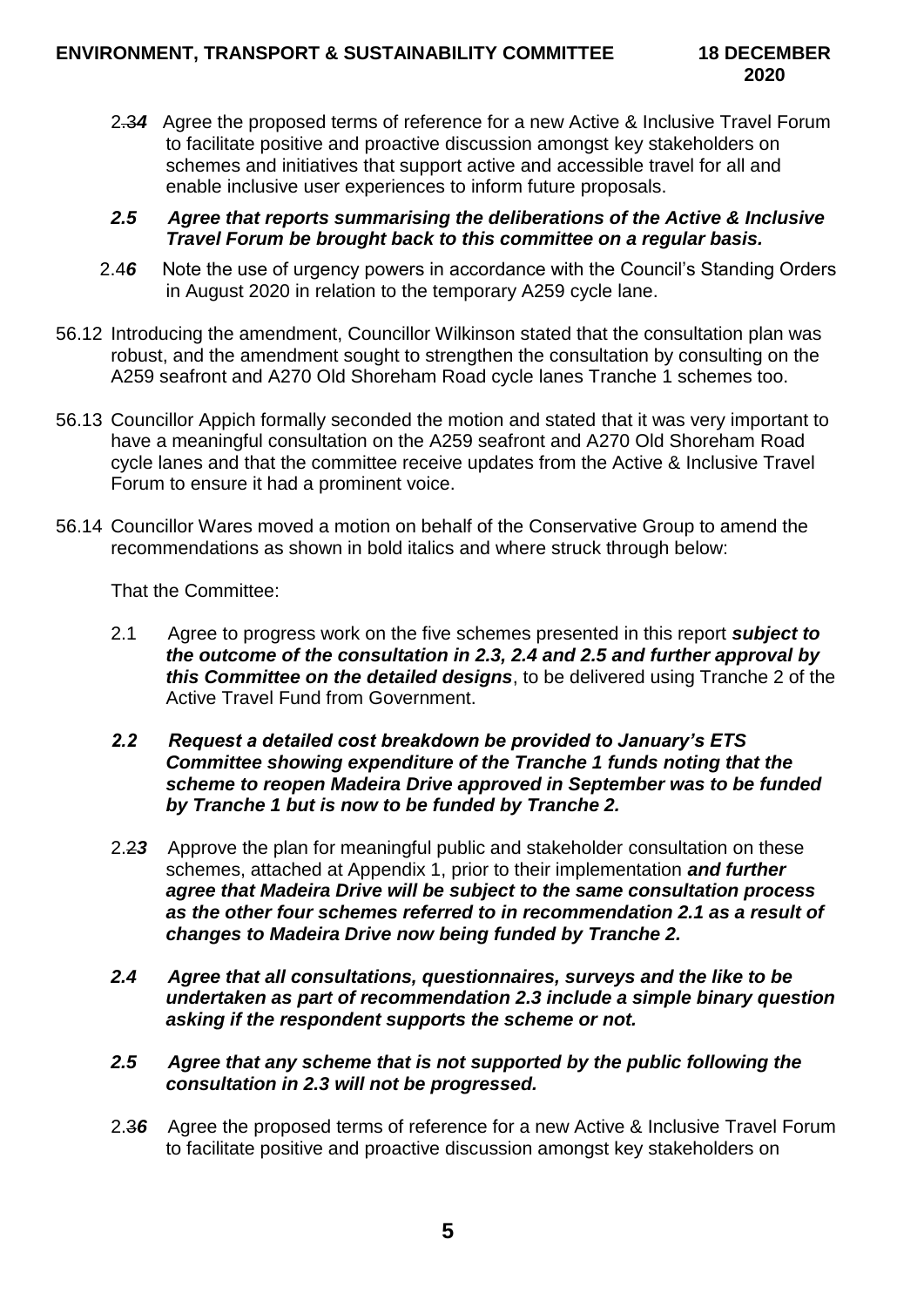schemes and initiatives that support active and accessible travel for all and enable inclusive user experiences to inform future proposals.

### *2.7 Request a proposal for approval be provided for January's ETS Committee detailing the selection and qualifying criteria to be used to assess membership of the Active & Inclusive Travel Forum detailed in 2.6.*

- 2.4*8* Note the use of urgency powers in accordance with the Council's Standing Orders in August 2020 in relation to the temporary A259 cycle lane
- 56.15 Introducing the motion, Councillor Wares stated that it was vitally important and democratic that the committee receive the consultation results and decide upon how to proceed accordingly. Councillor Wares added that it was similarly vital that the spending on Tranche 1 and Tranche 2 be transparent and clear and that the new proposals for Madeira Drive be consulted upon. Further, Councillor Wares stated that residents be given a clear yes/no option on the proposals, so the consultation result were not open to misinterpretation.
- 56.16 Councillor Brown formally seconded the motion stating that the motion ensured that the council would act in an open and transparent manner and so residents knew how the funding was being spent.
- 56.17 Councillor Lloyd stated that the city was currently dangerous to cycle through and residents had never been given opportunity to formally provide their view on the status quo namely, whether the city was dominated by the vehicle. Councillor Lloyd stated that the funding had been awarded so it was entirely appropriate that a consultation was undertaken and not a referendum as proposed in the Conservative Group motion. Councillor Lloyd stated that there was objection to the Old Shoreham Road cycle lane but there was also a great deal of support, particularly from parents and their children who could now cycle to their local school.
- 56.18 Councillor Hills welcomed the report and spoke in support of the schemes going ahead. Councillor Hills added that any major changes to the travel network required a period of adjustment and that was precisely what was required for the proposals in Brighton & Hove. Councillor Hills stated that she would be voting against the Conservative Group motion as a key request from the Government was that the consultation facilitate meaningful input and a binary choice would not achieve this. Councillor Hills added that she would be supporting the Labour Group motion as it made helpful improvements to the recommendations.
- 56.19 Councillor Davis stated his disapproval of the media fuelled culture war against the cyclist that provided a distorted version of reality. Councillor Davis stated that if residents were to be encouraged to move to more sustainable and cleaner methods of transport then the infrastructure to do that had to be made available. Councillor Davis stated that he agreed with the recommendations and enhancements made by the Labour Group motion so would not be voting for the Conservative Group motion.
- 56.20 Councillor Wares stated that he believed that the Labour Group and Green Group "coalition" would ensure the schemes would be implemented and the consultation was a meaningless exercise. Councillor Wares stated that he similarly wanted cleaner air and